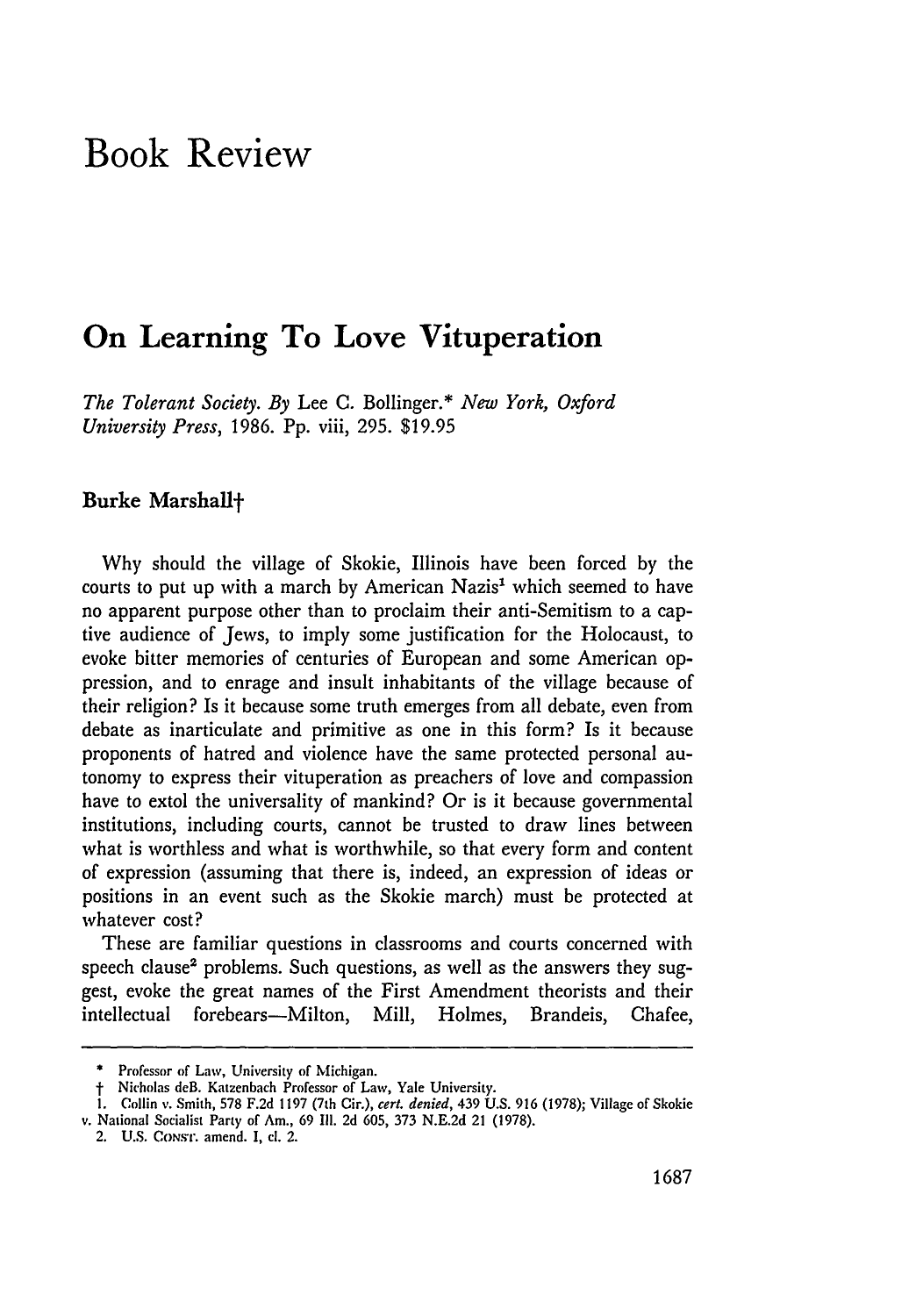Meiklejohn, Emerson, Kalven<sup>3</sup>-as well as many of their less central commentators. Professor Bollinger has produced a book intended to thrust himself into this group. He immediately states his "dissatisfaction with the current explanations and theories for the modern concept of freedom of speech."4 He carefully proceeds to expound and examine the sources of his dissatisfaction, to tease out at some length the flaws, or at least the incompleteness, of each approach. Finally, he wants to discover the components of a general theory of speech, based on a general tolerance theory, that is not only less vulnerable to analytic criticism, but also universal in its application.

To give this ambitious book the serious consideration it clearly deserves involves three tasks. One is to evaluate the quality of Bollinger's dissection of the theories of Milton, Mill, and their successors. The second is to ask whether, and how, Bollinger's general theory of tolerance strengthens those theories, unifies them, and extends their compass. The third is to attempt to fit his accomplishment into what is going on in American legal practice, and in academic discussion, both of which are little concerned with the classic paradox of protecting extremist speech, the centerpiece of the Bollinger structure.

I.

The easiest part of Bollinger's job is the first task, for no general theory of the special protection of speech required by the First Amendment will explain all the major decisions of the Supreme Court in the field, much less the infinite hypothetical variations they raise.

The *Skokie* case, as Bollinger keeps insisting, could only in the most rarefied academic thinking be understood as contributing to the "free trade" and "competition of the market" in ideas necessary to democratic self-government.<sup>8</sup> No idea was expressed in any cognitive sense. Behind the Skokie march was the evocation, in the most provocative manner, of a period of history totally repugnant to any concept of democratic self-

*<sup>3.</sup>* See Whitney v. California, 274 U.S. 357, 372 (1927) (Brandeis, J., concurring); Gitlow v. New York, 268 U.S. 652, 672 (1925) (Holmes, J., joined by Brandeis, J., dissenting); Abrams v. United States, 250 **U.S.** 616, 624 (1919) (Holmes, J., dissenting); Z. **CHAFEE, FREE** SPEECH **IN THE UNITED S'ATUS** (1941) [hereinafter Z. **CHAFFE, FREE** SPEECH]; Z. **CHAFEE, FREEDOM OF SPEECH** (1920); T. EMERSON, **THE SYSTEM OF FREEDOM OF** EXPRESSION (1970); **A. MEIKLEJOHN,** *Free Speech and Its Relation to Self-Government,* in **PoI.rrICAi.** FREEDOM: **THE CONSTITUTIONAL** POWERS **OF THE** PEoPI.E (1960); **J.S.** MIL.L, **ON LIBERTY** (1873); J. Mx:rON, AREOPAGITICA **Q.** Hales **ed. 1917)** (1644); Chafee, *Freedom of Speech in War Time,* **32** HARV. L. REV. **932** (1919); Kalven, *The New York Times Case: A Note on "The Central Meaning of the First Amendment,"* 1964 Sup. CT. REV. 191; Meiklejohn, *The First Amendment Is an Absolute,* **1961** Sup. CT. REV. 245.

<sup>4.</sup> L. BOL.INCER, **THE** TOLERANT **SOCETY** 3 (1986) [hereinafter by page number only). Bollinger clearly intends to encompass the theories of all those mentioned in *supra* note **3.**

*<sup>5.</sup> Abrams,* 250 **U.S.** at 630 (Holmes, **J.,** dissenting).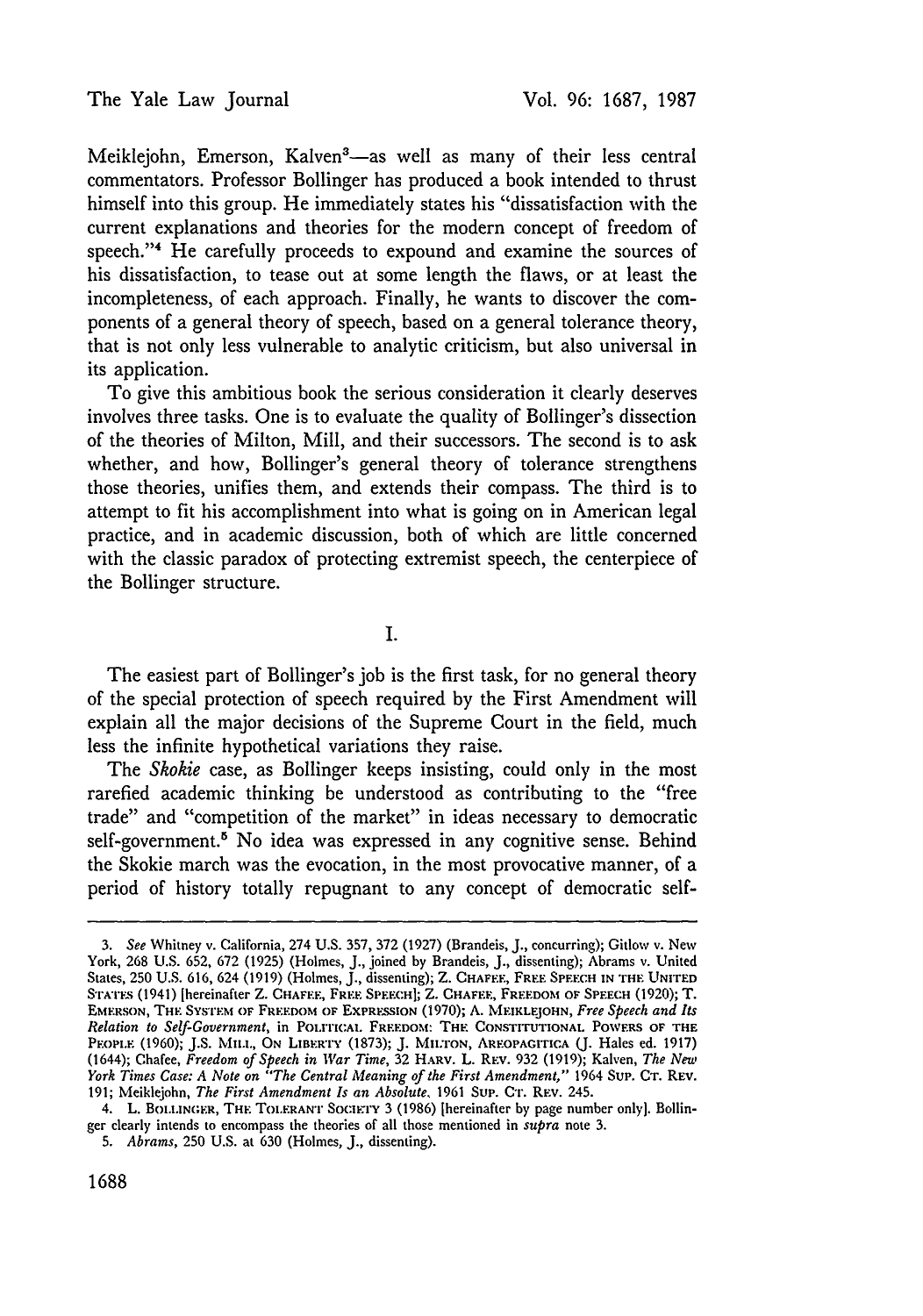government, or human freedom. The case does not fit under the rubric of "uninhibited, robust, and wide-open"<sup>6</sup> debate on public issues that has become for many "the central meaning of the First Amendment." <sup>7</sup>*Cohen v. California,8* surely in some sense a glorious moment in free speech history, may be the proper model: protection for Cohen's (and the neo-Nazis') personal autonomy to say whatever he wants, in whatever form, no matter how virulent, wrong-headed, or offensive the speech may be to the speaker's audience. The words on Cohen's jacket concerning the draft may or may not have expressed his own views on the subject, but certainly they did not contribute to the debate in any meaningful way. Moreover, the views could have been, and were in fact, communicated in other ways.

Yet, this notion of protecting personal liberty does not explain, as Bollinger also keeps insisting, why words, and acts with the communicative effect of words, should be specially protected (beyond the fact that speech happens to be explicitly mentioned in the Constitution), compared to other forms of personal behavior, also expressions of personal autonomy, which may be disgusting, revolting, or immoral to many members of the general public exposed to them, or, as in *Bowers v. Hardwick,9* not even exposed to them. Nor does such protection of personal liberty explain such cases as *First National Bank of Boston v. Bellotti.10* The idea that the Court was giving special protection to acts of personal autonomy of a bank is plainly preposterous."

These problems, framed in somewhat different and more sophisticated terms, constitute the core of the first three chapters of Bollinger's book. The discussion is coherent, intelligent, and written with clarity, precision, and well-developed insights. It is mostly a critical, historical discussion of First Amendment theory, but framed against a background that lawyers, judges, and legal academics easily overlook in arguing about legal and judicial theory. In the field of free speech, legal and judicial theory is almost always inconsistent with societal reactions to the issues. The theories raise, in Bollinger's words, "the problem of the disjunction between our attitudes about the limits of nonlegal coercion toward speech behavior and our attitudes about the limits of legal coercion toward the same behavior."<sup>12</sup>

<sup>6.</sup> New York Times Co. v. Sullivan, 376 U.S. 254, 270 (1964).

<sup>7.</sup> Kalven, *supra* note 3, at 191.

<sup>8. 403</sup> U.S. 15 (1971).

<sup>9. 106</sup> S. **Ct.** 2841 (1986) (upholding Georgia sodomy statute barring private homosexual conduct in home).

*<sup>10.</sup>* 435 **U.S. 765 (1978)** (statute barring corporate expenditures for purpose of influencing votes on referendum violates First Amendment).

*II.* See id. at **777.**

**<sup>12.</sup> P. 39.** In this phrase, and in others throughout the book, Bollinger is annoyingly loose in the use of pronouns of the first person plural: "we," "our," and **"us."** One is never clear whether he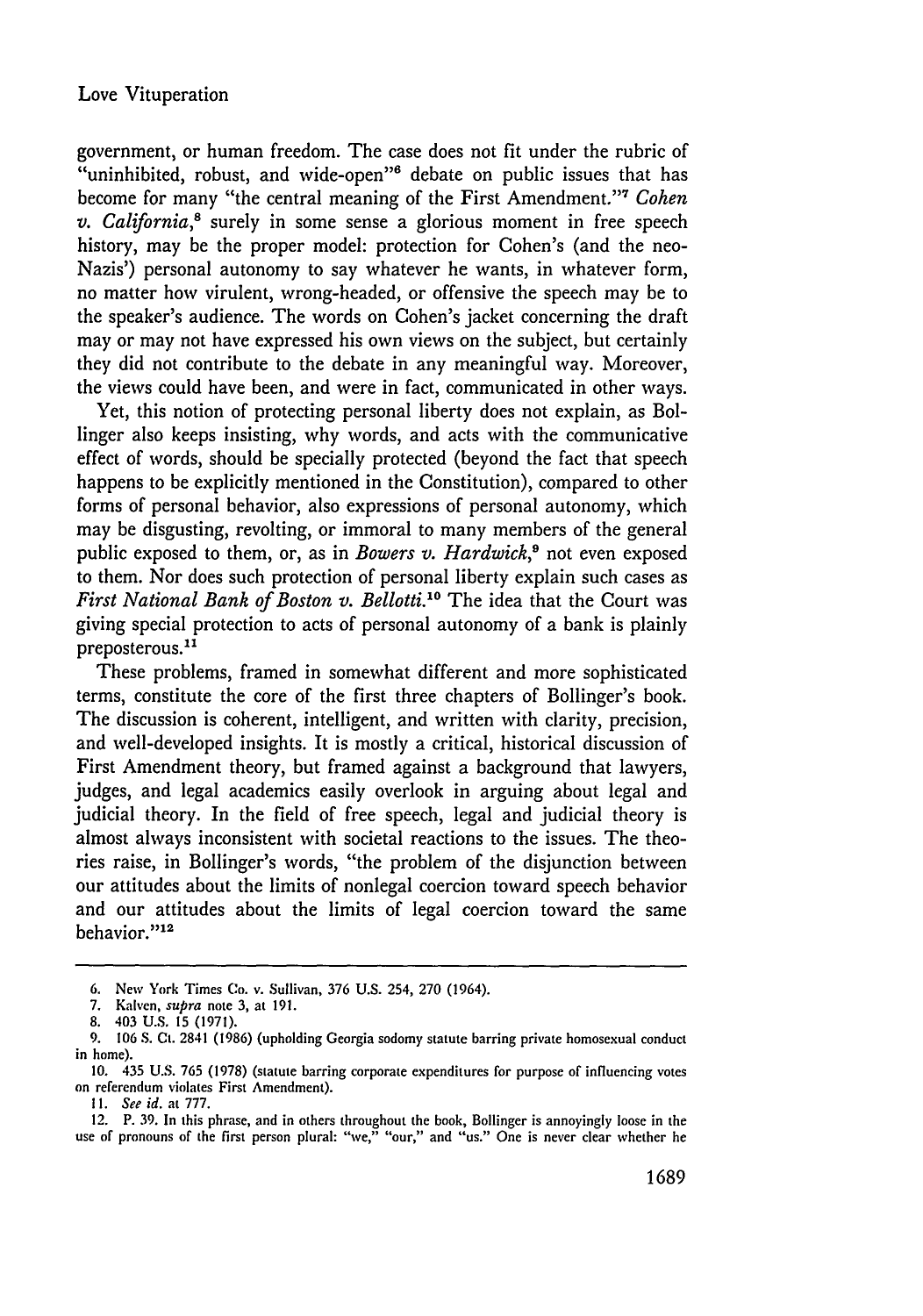The introductory chapter appropriately raises the questions of why speech behavior should be specially protected by law, and if by law, why by the courts rather than by the legislature, which expresses the will of the people. As noted, the formal answer is the existence of the speech clause, but this is not sufficient, for no one concedes that it is a limitless license to do harm. Bollinger makes effective use of the little-known contemporaneous attack by John Wigmore,<sup>13</sup> Dean at Northwestern Law School and scholarly eminence in the field of evidence, on Holmes' dissent in *Abrams*,<sup>14</sup> and in particular, on Holmes' concept of the "free trade in ideas,"<sup>15</sup> as well as his formulation of the clear and present danger test. Holmes' mistake, according to Wigmore (although I do not see how it can be squared with Holmes' votes and opinions in *Goldman,"6 Schenck,17 Frohwerk,'8* and *Debs'9 ),* was to ignore the true harm from speech behavior, and to overestimate the damage done to the concept of freedom of speech by governmental control. If accepted, the Holmes approach would have caused fundamental damage to the implementation of important governmental policies, especially in time of war. For example, Holmes was insensitive to " '[tlhe national agonies' **"20** caused by the action of people like Abrams to the national effort to produce munitions.<sup>21</sup> For all his efforts to protect free speech from governmental control, Holmes was, in Wigmore's words, a "'Don Quixote, fighting giants and ogres who have long since been laid in the dust.' "<sup>22</sup> To Wigmore, in other words, the struggle for freedom had already been won a century before, and the punishment of some "puny anonymities"<sup>23</sup> preaching dangerous programs of action could not possibly undo the outcome.

Bollinger's point is that this almost-seventy-year-old debate is not absurd, however uncongenial it might appear to much current academic and judicial scholarship. Bollinger is right, and he does a service to speech clause scholarship to revive the old debate so forcefully. The essence of the

15. *Id.* at 630.

16. Goldman v. United States, 245 U.S. 474 (1918) (unanimous decision upholding Selective Draft Law and criminal prosecution for conspiracy against registration).

- 18. Frohwerk v. United States, 249 U.S. 204 (1919) (same).
- 19. Debs v. United States, 249 U.S. 211 (1919) (same).
- 20. P. 19 (quoting Wigmore, *supra* note 13, at 549).

means government expressing itself through law, legal theorists, people who think like himself, or some unspecified poll-like sample of Americans.

<sup>13.</sup> Pp. 15, 18-23 (citing Wigmore, Abrams v. U.S.: *Freedom of Speech and Freedom of Thug*gery in War-Time and Peace-Time, 14 I<sub>LL</sub>. L. REV. 539 (1920)).

<sup>14.</sup> Abrams v. United States, 250 U.S. 616, 624 (1919) (Holmes, J., dissenting) (arguing for First Amendment protection for anti-war leaflets).

<sup>17.</sup> Schenck v. United States, 249 U.S. 47 (1919) (opinion of Holmes, J.) (unanimous Court upholding prosecution for anti-war conspiracy under Espionage Act).

<sup>21.</sup> Pp. 19-20.

<sup>22.</sup> P. 21 (quoting Wigmore, *supra* note 13, at 558).

<sup>23.</sup> Abrams v. United States, 250 U.S. 616, 629 (1919) (Holmes, J., dissenting).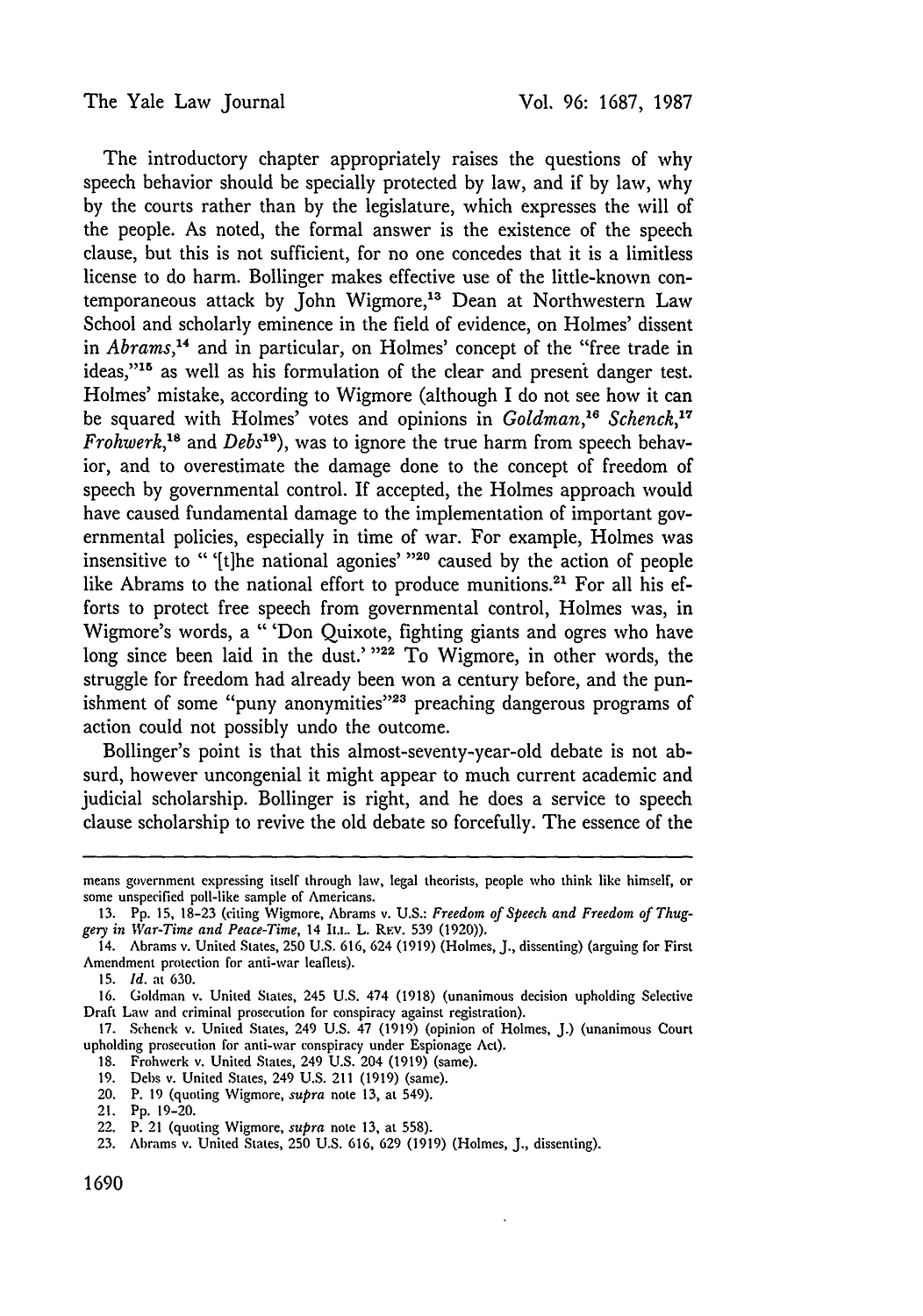#### Love Vituperation

debate is simply a line-drawing claim, as Bollinger points out, and linedrawing claims are common to all judicial law-making. Line-drawing claims also are concerned with assessing underlying facts and policies because an ostensible purpose may serve "as a convenient disguise for other purposes and motivations."<sup>24</sup> For Bollinger, this analysis does not answer the *Skokie* case.25 It is not enough to say that the courts put more weight on the harm done to freedom by suppression of the march and less weight on the damage caused by the expression of such views. All of the judges who considered the case expressed their extreme distaste for the outcome they reached, and insisted that they reached it only because of the law, the Constitution. Bollinger, at heart a First Amendment buff, must pursue other explanations.

In Chapter Two, he turns to the "classical model" for an answer. The classical model, according to Bollinger, is that freedom of speech—full political debate-is critical for democratic self-government. Only then will people be able to see all of their choices clearly and make decisions wisely. It is a model associated with all the First Amendment theorists. Bollinger uses the classical model primarily as an introduction to the writings of Chafee,<sup>26</sup> Meiklejohn,<sup>27</sup> and Mill.<sup>28</sup> The book gives due deference to the major premises of this model: that confrontation with falsehood may be valuable in fortifying truth, $29$  and that there is an informational gain from having falsehood expressed.<sup>30</sup> These points are wholly separate from the skeptic's position that no one knows what the truth is, or even that there is a truth. Bollinger, however, finds two persistent flaws in the model, one perhaps a verbal trick more than a real fallacy, and the other quite persuasive. The trick is a paradox: If the core of concern is the protection of democratic self-government, how can one justify preventing people from governing themselves through self-imposed limits on their own speech? The more valuable insight, often overlooked or at least insufficiently explained, is that intolerance of speech communicates as much as an act of tolerance. There is what Bollinger calls an act of self-definition in community acceptance of speech, such as in the case of the Skokie march, a kind of mandated tolerance of Nazi ideas and Nazi history, which is ines-

<sup>24.</sup> P. **37.**

**<sup>25.</sup>** P. *38.*

**<sup>26.</sup> Pp.** 46-47 (citing **Z. CHAFE.E, FRE.. SI'EFH,** *supra* note **3).**

<sup>27.</sup> Pp. 46-48 (citing Meiklejohn, *supra* note 3). In Chapter Five, Bollinger makes clear that his opinion of Meiklejohn's theory is quite low. Pp. 164-74.

**<sup>28.</sup> Pp. 54-55** (citing **J.S. Mu..,** *supra* note 3, at 21).

**<sup>29.</sup>** P. **54** (citing **J.S. Mu..,** *supra* note 3, at 21).

**<sup>30.</sup>** P. **55** (citing Z. **CHAFF.I., FRIE** Si,.cn, *supra* note 3, at **33; A.** MEIKI.FJOHN, *supra* note 3, at 26).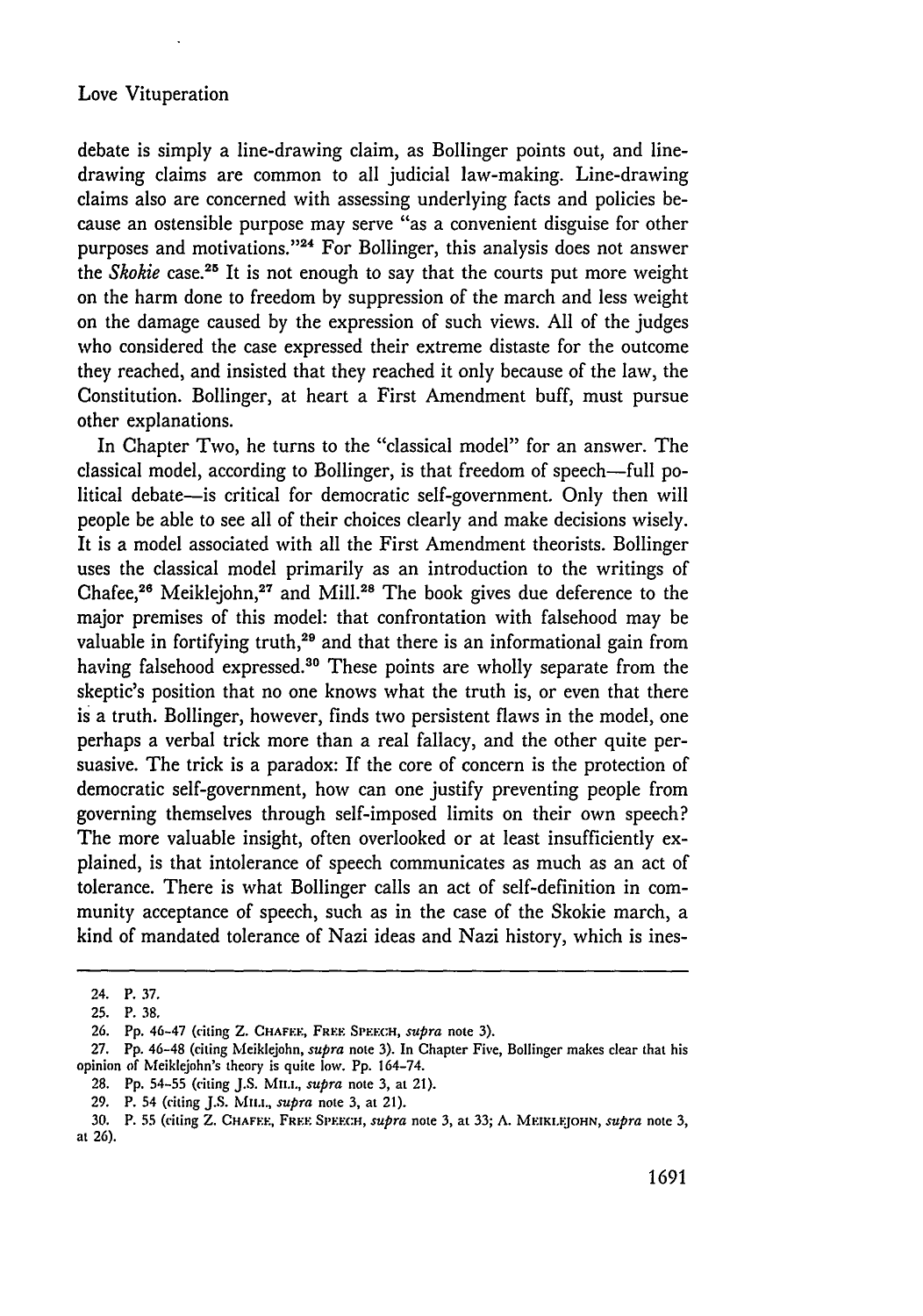capable from the decision to let the march proceed. These factors make the "classical model" unacceptable to Bollinger as a general theory.

Bollinger's analysis then turns, in Chapter Three, to the "fortress model." Bollinger's fortress model includes all of the variations of speech theory that have as their premise a view of government, excepting the judiciary, as having an inherent "atavistic longing" for repression.<sup>31</sup> Bollinger has two difficulties with the premise. The first, which is an unsubstantiated empirical judgment even with respect to the United States and sounds a bit like Wigmore's attack on Holmes, is that it is simply "out of proportion to its reality as an actual problem."32 The second difficulty is analytical. Bollinger notes that the premise assumes government to be a kind of uncontrollable machine that works by itself-power begetting power-rather than as an instrument responsive to the people. This view is inconsistent with the notion of democratic self-government, and with Bollinger's own premise, drawn in part from the writings of Walter Bagehot.33 Bollinger's premise is that the real problem is the intolerance of the people to certain ideas and speech, not that government is separated in policy and behavior from the governed. According to his view, the role of the judiciary also becomes problematic as long as such intolerance exists; in forcing acceptance of the Skokie march, for example, the judiciary is protecting the people from themselves, not from some remote center of oppression.

In this way, Bollinger prepares the reader for his revelation. He has attempted to show that the approaches of his predecessors do not work in the end. They look at speech theory from three perspectives: the protection of the speaker as an individual, the protection of speech as an instrument of self-government, and the protection of the people from governmental oppression. As I understand Bollinger, his contribution is to escape to another vantage point, from which he explains and justifies the special protection given extremist speech, such as that at Skokie, in terms of its contribution to the good society rather than its instrumental value for individuals or the political system. Neither speaker, hearer, nor government is the focus of Bollinger's attention, but rather, only the public at large.

<sup>31.</sup> P. 77.

<sup>32.</sup> P. 79.

<sup>33.</sup> P. 81 (citing W. BAEHo'r, *The Metaphysical Basis of Toleration,* in 2 **THE** WORKS **OF** WAI.TER BAGEHOT 340 (1891) ("Most men have always much preferred persecution, and do so still **. 1)..**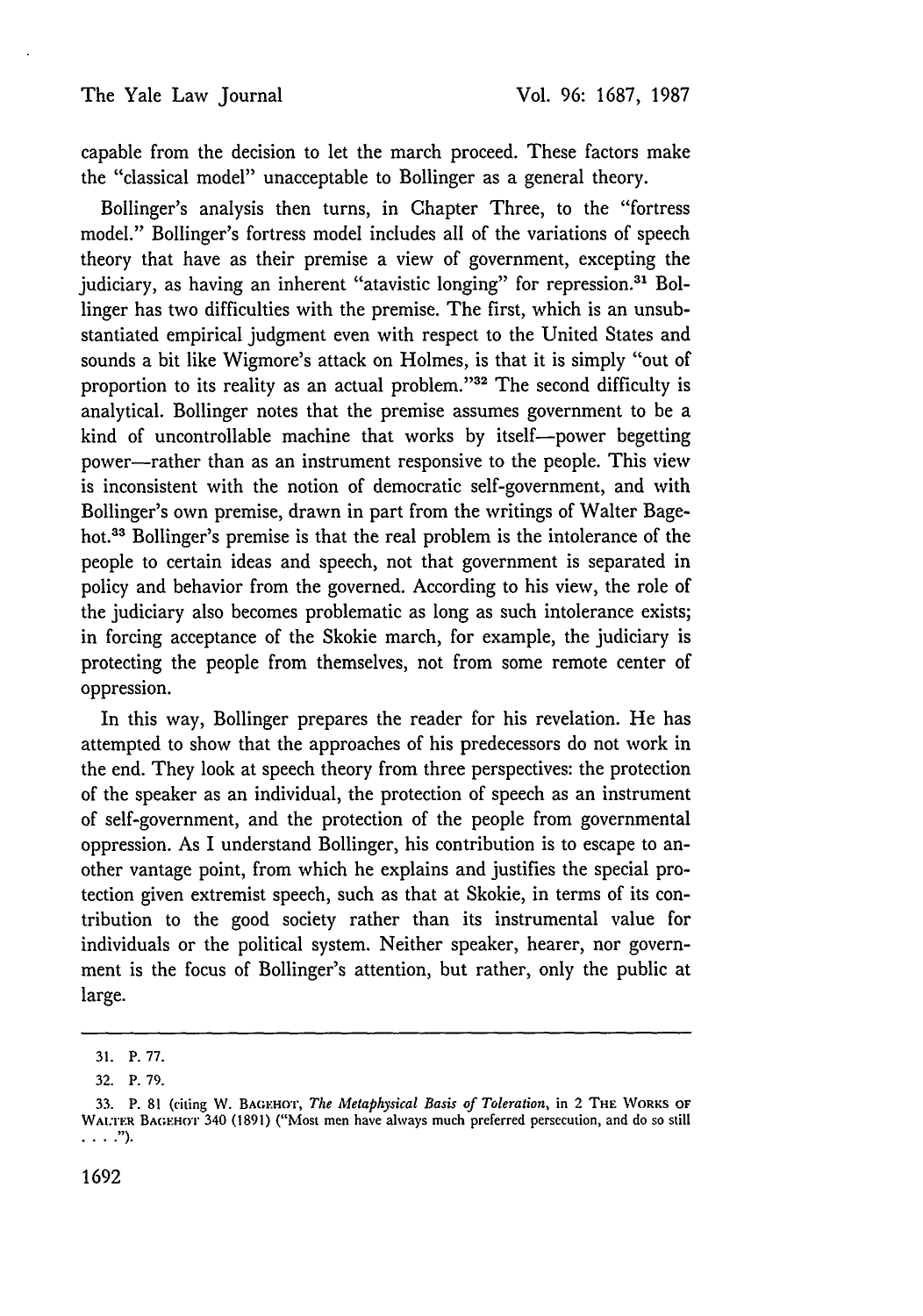"The quest for the tolerant mind" $34$  and the protection of speech as part of a general theory of tolerance are the foundations of Bollinger's thesis. Its very statement is so imprecise that my initial response was that I like tolerance as well as the next person, as Justice Black had said of the right to privacy discovered in *Griswold v. Connecticut."5* But how can the obvious connection between the protection of extremist speech and tolerance for diverse, even radical and extreme, views possibly explain anything that was missed by Milton, Mill, Holmes, Brandeis, and Chafee? I am still not sure that Bollinger actually fills in a gap, but the development of his thesis demonstrates intense thought and careful analysis, and must for that reason alone be considered a significant addition to the literature. At the least, Bollinger's thesis starts from a different perspective than accepted speech theory, and contributes to, even if it does not create, justifications for strong judicial interference in governmental controls of unpopular expression. It adds, in short, "another function"<sup>36</sup> to be taken into account, in addition to those already identified.

One premise Bollinger states about people, rather than about government as in the fortress model, is the "assumed reality of an impulse to intolerance"<sup>37</sup> that is often excessive. This premise is put forth as a generality and is not confined to speech behavior. Speech, in the model, is specially protected as a means of developing in the public a more general capacity for tolerance, which is assumed to be a good. Why is speech specially protected, as opposed to other kinds of behavior that also trigger the impulse to intolerance? Because speech behavior can be said to create less individual and social injury.38

Here, as in other places, Bollinger develops his own thesis while ignoring points he had previously made when criticizing others' theories. For example, Bollinger began the book by making the point that speech can and sometimes does cause severe harm. But why protect extremist speech, such as that of the Nazis in Skokie? The answers Bollinger provides<sup>39</sup> seem to the casual reader (including me) to resemble the answers given to this question by earlier speech theorists: Such protection teaches a particularly strong lesson about tolerance; it develops an ethic against control of speech; case-by-case differentiations are too hard to make; the motivation towards repression is a bad thing, and tolerating repression has a simi-

<sup>34.</sup> P. 104. This is the title of Chapter Four.

<sup>35. 381</sup> U.S. 479, **510 (1965)** (Black, J., dissenting).

**<sup>36.</sup>** P. **105.**

**<sup>37.</sup>** P. **106.**

**<sup>38.</sup> Pp.** 120-24.

**<sup>39.</sup> Pp. 125-33.**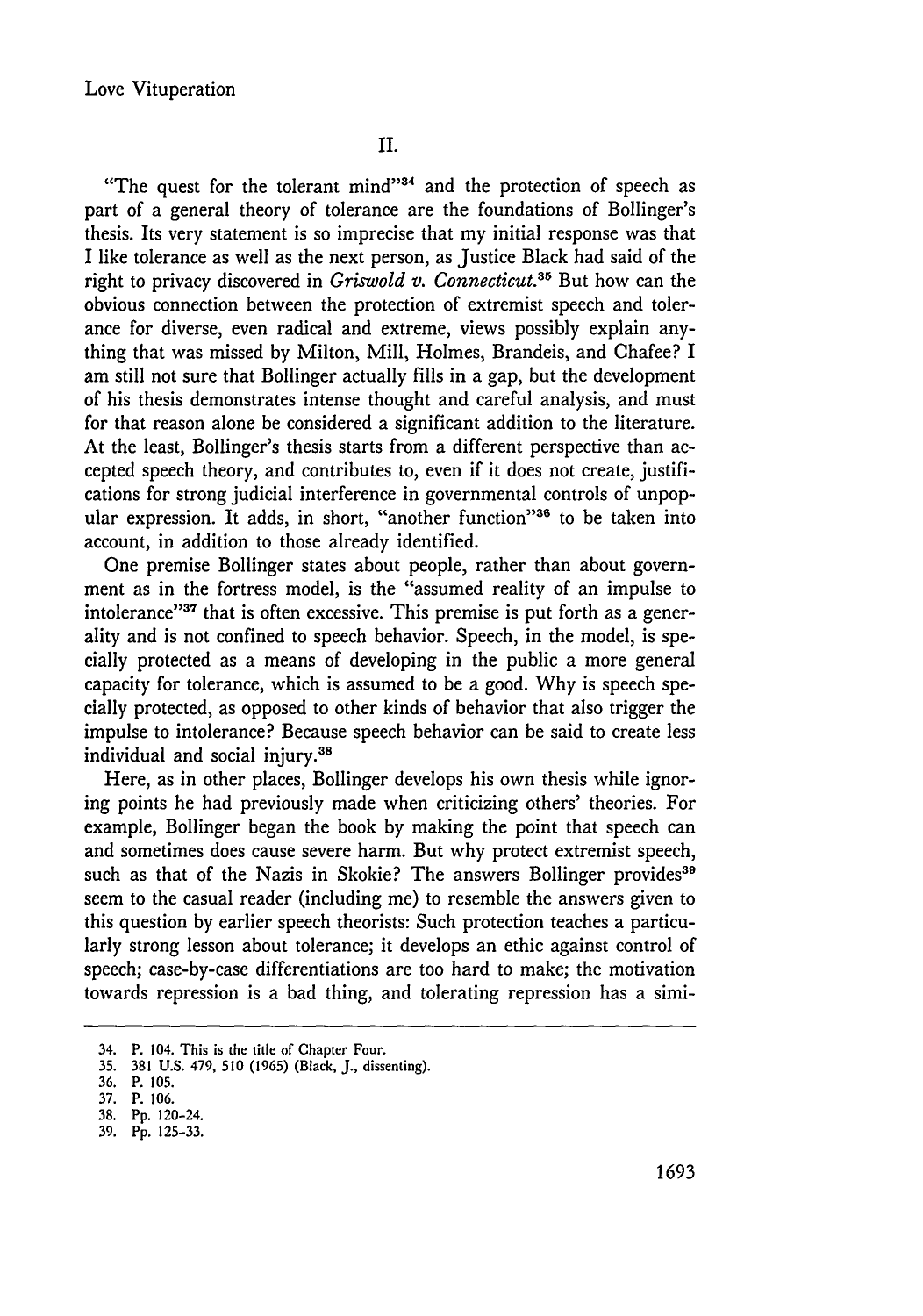larly harmful effect on societal self-definition as does tolerating the preaching of racial hatred; finally, the protection of extremist speech shows what "we"<sup>40</sup> aspire to as a society. The judicial branch is particularly suited-in fact indispensable-to this task for familiar reasons,<sup>41</sup> including its "posture of choicelessness,"<sup>42</sup> fervently stressed by the judges in the *Skokie* case.<sup>43</sup> However, Bollinger suggests that for other modern theorists the "focus [is] less on the worthiness of speech activity as a basis for protection and more on something potentially problematic in the public response to speech acts."<sup>44</sup>

This, then, is in summary form the Bollinger general theory of freedom of expression, devised as a subset of a general theory of tolerance. The remainder of the book purports to justify the theory in the context of the earlier literature, to identify its implications in other First Amendment contexts, and to give the theory a fuller voice in current practice.

In Chapter Five Bollinger rewrites, so to speak, Holmes and Meiklejohn, and finds in both "a recapitulation of the general tolerance function of free speech."'45 I find this interpretation unconvincing, in view of Holmes' recognized "well-known skepticism,"<sup>46</sup> "intellectual stance of self-doubt,"<sup>47</sup> and many reservations about tolerance as well as intolerance, and Meiklejohn's image of American society as some sort of gigantic town meeting.<sup>48</sup>

Chapter Six, in turn, attempts to trace the implications of the tolerance function for certain recognized forms of line drawing, and of exceptions to speech theory, which all speech theories must address. The chapter is entitled "Drawing Lines and the Virtues of Ambiguity," and if there are positive, instead of only necessary, virtues to ambiguity, the chapter certainly demonstrates that they exist in Bollinger's general theory of tolerance as well as elsewhere. There is a discussion of the fighting words cases,49 but I cannot see what the Bollinger view says about them that is unique. There is also a discussion of the place of pornography and obscenity in First Amendment theory.<sup>50</sup> I can see the relevance of tolerance in that area, but in some ways tolerance seems peculiarly misplaced. One can imagine the rage that some like feminist scholar Catharine MacKin-

49. Pp. 179-83.

<sup>40.</sup> *See supra* note 12.

<sup>41.</sup> Pp. 133-37.

<sup>42.</sup> P. 137.

<sup>43.</sup> *See supra* note 1.

<sup>44.</sup> P. 145.

<sup>45.</sup> P. 172.

<sup>46.</sup> P. 160. 47. P. 162.

<sup>48.</sup> Pp. 156, 163.

<sup>50.</sup> Pp. 184-85.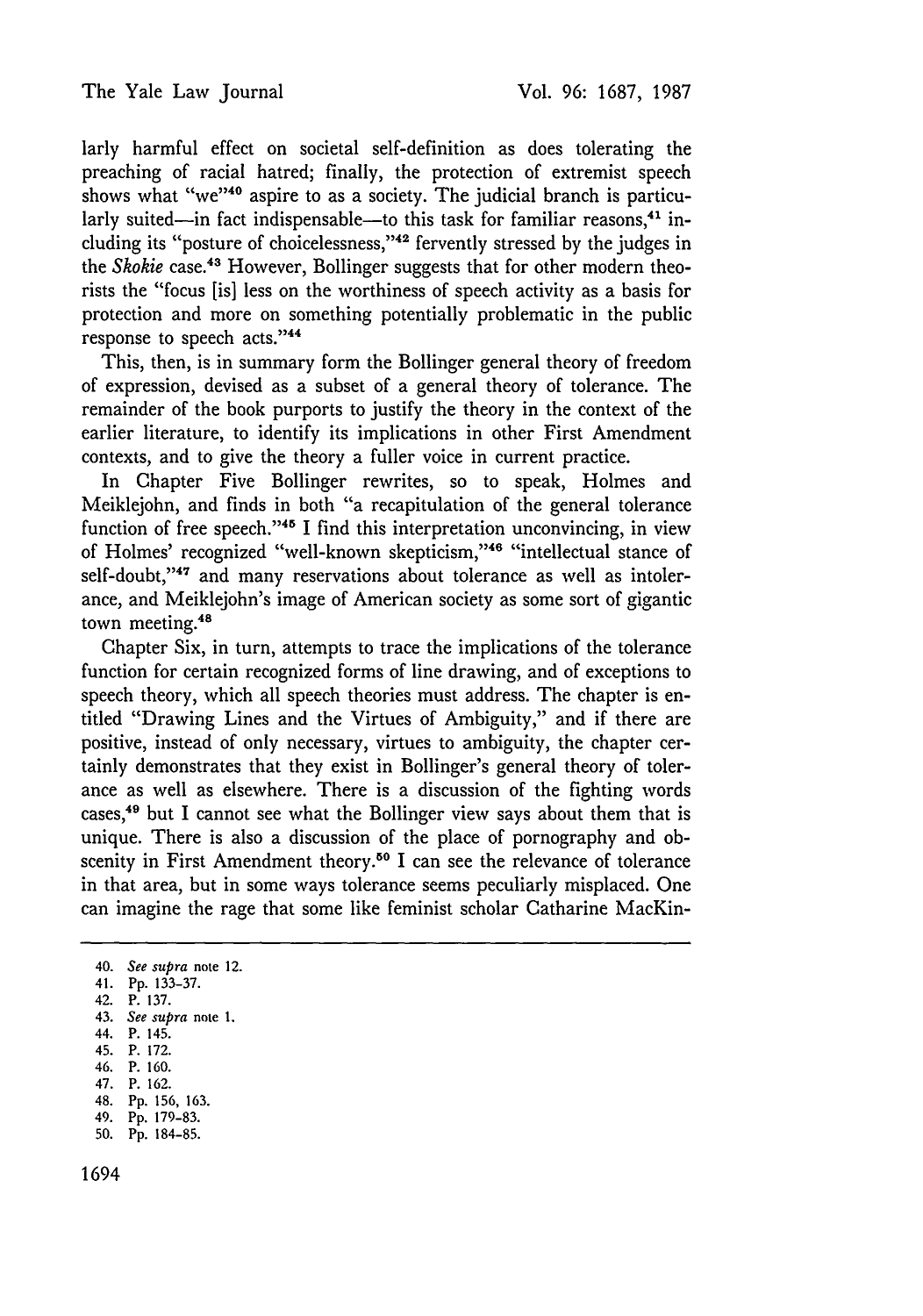non<sup>51</sup> must feel at the notion that pornography should be protected, so that it can reflect society's tolerance of the stereotypes about and subordination of women that pornography perpetuates. There is a discussion of the constitutionality of the law of defamation.<sup>52</sup> but again Bollinger fails to inform the reader how his theory of tolerance would apply. There is no recognition, much less resolution, of the grave difficulties the application of the *Sullivan* rule<sup>53</sup> and its progeny have created in actual litigation, as is so graphically and intelligently demonstrated in Renata Adler's book on the Westmoreland and Sharon trials.<sup>54</sup> Finally, there is a brief essay on time, place, and manner regulations, based chiefly on an analysis of John Ely's work,<sup>55</sup> which also appears to gain little from the major theses of the Bollinger book.

Aside from a wrap-up in Chapter Eight, which I take to be an outline for a future book, The *Tolerant Society* ends with a discourse on "the right voice" (Chapter Seven), the kind of rhetoric needed, presumably by the judiciary, to expound the theory of tolerance. Bollinger is wary of the "rhetorical beauty"<sup>56</sup> and "'almost uncanny power' "<sup>57</sup> of free speech theory, particularly as it exists in the extraordinarily powerful dissents of Brandeis and Holmes. Without quite saying so, Bollinger seems to sympathize with Bork's characterization of Brandeis' and Holmes' command of language, which has "'the power, almost half a century later, to swamp analysis, to persuade, almost to command assent.' **"58** Bollinger's own prose does not have that quality; it is analytic, clear, somewhat repetitious, and hesitant.

Throughout the book, and in this last chapter particularly, Bollinger appears to think of courts and the law as instruments for education in the grand sense, rather than as instruments of government. Thus, he deferentially complains about the deceptive appearance that judges often adopt of

55. **Pp.** 204-12; *see* **Ely,** *Flag Desecration: A Case Study in the Roles of Categorization and Balancing in First Amendment Analysis,* 88 **HARV.** L. REv. 1482 (1975).

56. P. 213.

**58.** *Id.* (quoting Bork, *Neutral Principles and Some First Amendment Problems,* 47 **IND.** L.J. 1, 24 (1971)).

**<sup>51.</sup>** *See generally* C. **MACKINNON,** FEMINISM **UNMODIFIED: DISCOURSES ON LIFE AND** LAW 127-213 (1987).

<sup>52.</sup> **Pp.** 185-86.

<sup>53.</sup> *New* York Times Co. v. Sullivan, 376 U.S. 254 (1964) (showing of actual malice in making defamatory falsehood required for public official to receive damages).

<sup>54.</sup> R. **Am.ER,** RECK. ss **DISRI;ARD (1986).** Adler's book is controversial because of her powerfully critical treatment of the behavior of the establishment press **(CBS** and *Time)* and bar (especially the noted law firm, Cravath, Swaine **&** Moore). However, it clearly and without dispute demonstrates that the *Sullivan* rule simply does not work (maybe no rule could) to divert the intractable impulse towards enormously expensive, protracted, and predictably futile litigation, when such large-scale institutional interests are at stake.

<sup>57.</sup> *Id.* (quoting H. **KAI.VEN, THE** NEGRo **AND THE FIRsr** AMENDMENT **13** (1965)).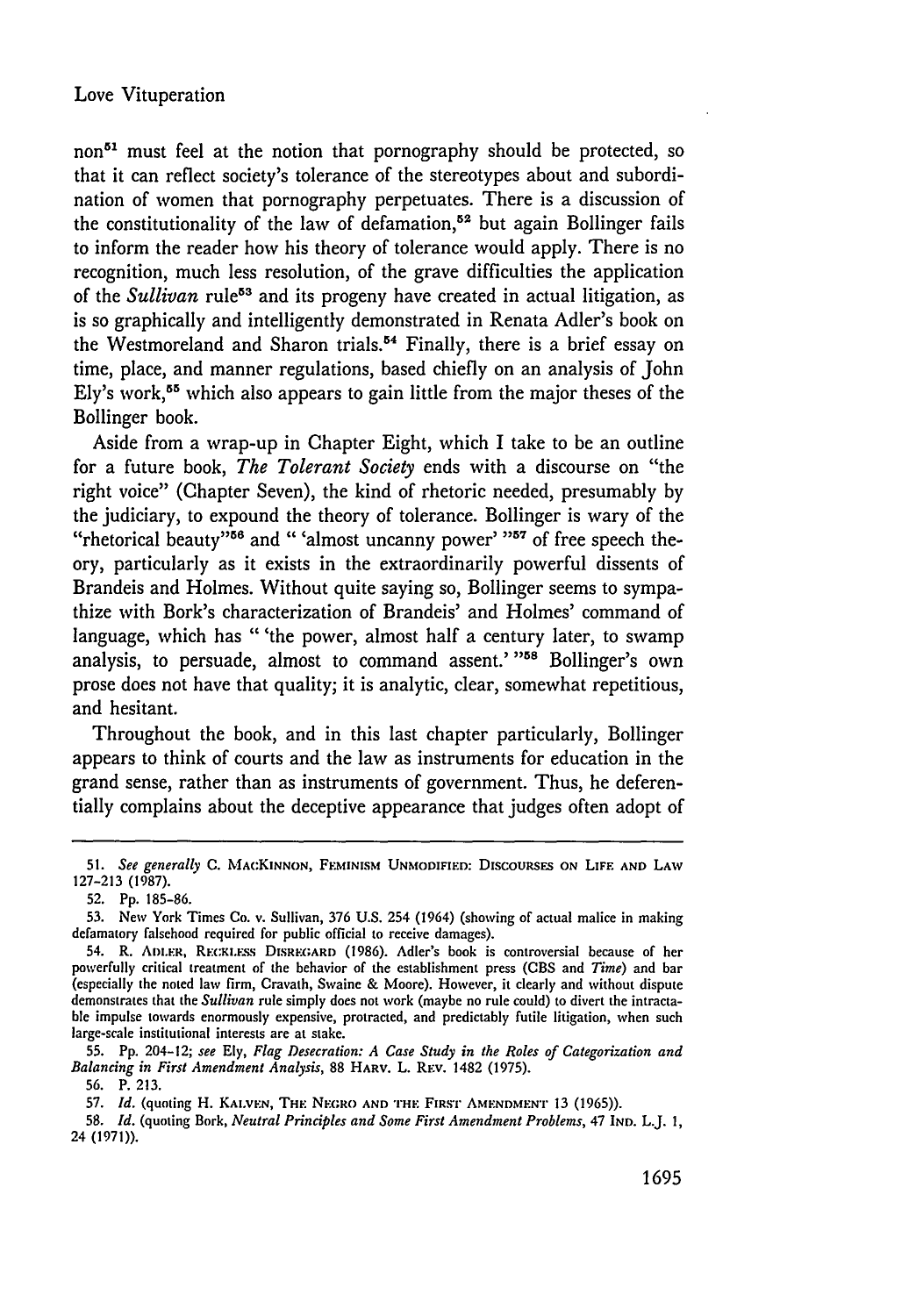total personal disengagement,<sup>59</sup> about their efforts to "appear choiceless,"60 and about their disassociation of themselves from the speech acts in the matter before them.<sup>61</sup> All of this should be avoided, it seems to him, because in this context the courtroom is a "forum for education" in the value of tolerance.<sup>62</sup>

### III.

I have two major, though qualified, reservations about the Bollinger thesis. One is that he assumes, rather than demonstrates, that tolerance is a pre-eminent, indeed overriding, value in American society. I have no quarrel with that premise; it is an assumption I share, and in which I deeply believe. Yet, it is such a major premise, and one so intrinsic to the rest of the book, that even if it cannot be proved without constructing an entire theory of a just society, it at least requires extensive justification. The other reservation, of course, is that I am still unconvinced that the theory leads anywhere new (although I also am not convinced of the opposite).

There are other problems, too, having to do not with the execution or thesis of the book, but with its very subject matter. The book is about protecting extremist speech, and the prototypical case is *Skokie,6 <sup>3</sup>*involving the Skokie march. I agree that this is an appropriate setting for expounding a new general speech theory to be measured against other speech theories, but it is a timely and directly relevant text only if two things are true. One is that protection of extremist speech is in fact central to First Amendment history, and therefore, needs to be explained. The other is that the constitutional position of extremist speech is a core problem in current First Amendment theory and practice. I do not believe either proposition is accurate.

Certainly, it cannot be said that the history of First Amendment doctrine is one of protecting extremist speech. The great dissenting opinions of Holmes and Brandeis are just that—dissenting opinions—and, except perhaps in *Whitney,64* even they did not advocate the protection of extrem-

<sup>59.</sup> P. 225.

<sup>60.</sup> P. 226.

<sup>61.</sup> P. 232.

<sup>62.</sup> P. 235.

<sup>63.</sup> Collin v. Smith, 578 F.2d 1197 (7th Cir.), *cert. denied,* 439 U.S. 916 (1978); Village of Skokie v. National Socialist Party of Am., 69 Ill. 2d 605, 373 N.E.2d 21 (1978).

<sup>64.</sup> Whitney v. California, 274 U.S. 357, 372 (1927) (Brandeis, J., concurring) (setting up relatively stringent standard for application of clear and present danger test). Although technically a concurrence, the Brandeis opinion was prepared for a dissent in another case, which was mooted by the death of the petitioner, a Communist named Ruthenberg. Cover, *The Left, the Right and the First Amendment: 1918-1928,* 40 Mn. L. RF:v. 349, 384-86 (1981).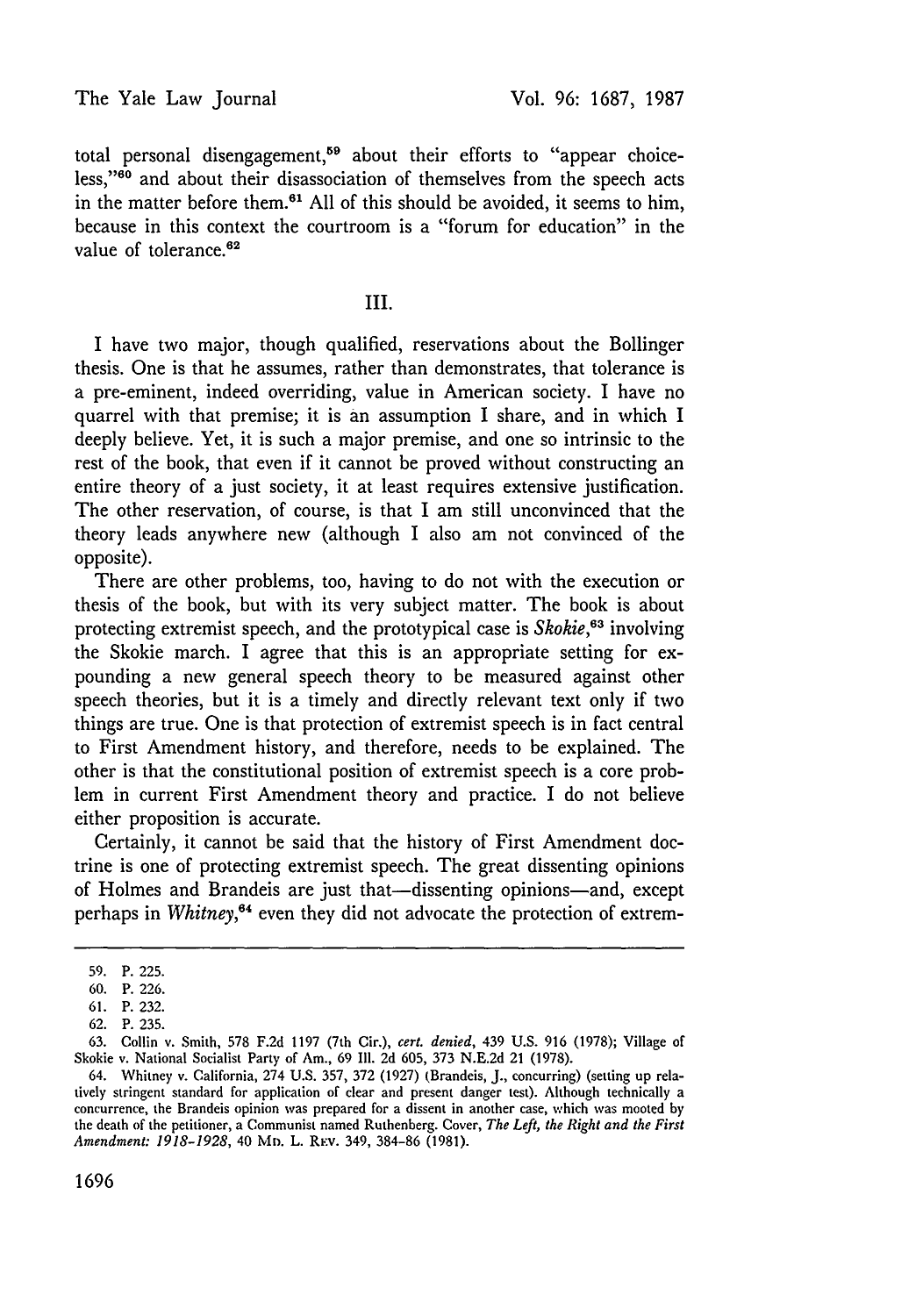ist speech except at the fringe, for "puny anonymities"<sup>65</sup> who could not, in fact, be heard. Even the clear and present danger test was never accepted by the Court in the form in which it was proposed. The *Skokie66* case fits into that tradition, as does the much-heralded, but never applied, *Brandenburg v. Ohio.*<sup>67</sup> The story of important extremist speech is instead that of the successful suppression of the Communist Party, $^{68}$  with judicial protection afforded only to inactive party members who were not shown to have spoken at all.

Nor is suppression of extremist speech of current importance to the work of the courts or academics in this area. The core problems now, as Professor Fiss has been insisting, stem from the Court's inexplicable equation of money with speech, $69$  and include the inability of both the Court and First Amendment theorists to recognize that the marketplace of ideas, and particularly the political process, is largely closed.<sup>70</sup> In the print media and television, voices other than those of government, of the great media corporations, and of those with money to advertise, are seldom heard. A subsidiary doctrinal dilemma is the extraordinarily thoughtless inclusion of commercial speech in the general ambit of First Amendment protection, with the *Lochner*-like<sup>71</sup> emanations that this step implies. If Bollinger's general theory of tolerance, with its powerful implications for free speech doctrine, is to have continued vitality, someone—probably Bollinger himself-is going to have to articulate what it means in these modern contexts.

<sup>65.</sup> Abrams v. United States, **250** U.S. 616, 629 (1919) (Holmes, J., dissenting).

<sup>66.</sup> Collin v. Smith, 578 F.2d 1197 (7th Cir.), *cert. denied,* 439 U.S. 916 (1978); Village of Skokie v. National Socialist Party of Am., 69 Ill. 2d 605, 373 N.E.2d 21 (1978).

<sup>67. 395</sup> U.S. 444 (1969) (purporting to overrule *Whitney v. California,* Court held mere advocacy of use of force without imminent danger was protected).

<sup>68.</sup> *See, e.g.,* People v. Ruthenberg, 229 Mich. 315, 201 N.W. 358 (1924), *writ of error dismissed,* 273 U.S. 782 (1927).

<sup>69.</sup> *See* Fiss, *Free Speech and Social Structure,* 71 IOWA L. REv. 1405, 1410-15 (1986); *see also* Fiss, *Why the State?, 100* **HARV.** L. REV. 781, 787-88 (1987) (market alone does not encourage full debate needed for democracy).

<sup>70.</sup> Bollinger is perfectly aware of this problem. See Bollinger, Freedom of the Press and Public Access: Toward a Theory of Partial Regulation of the Mass Media, 75 MICH. L. REV. 1, 2 (1976).<br>71. See Lochner v. New York, 1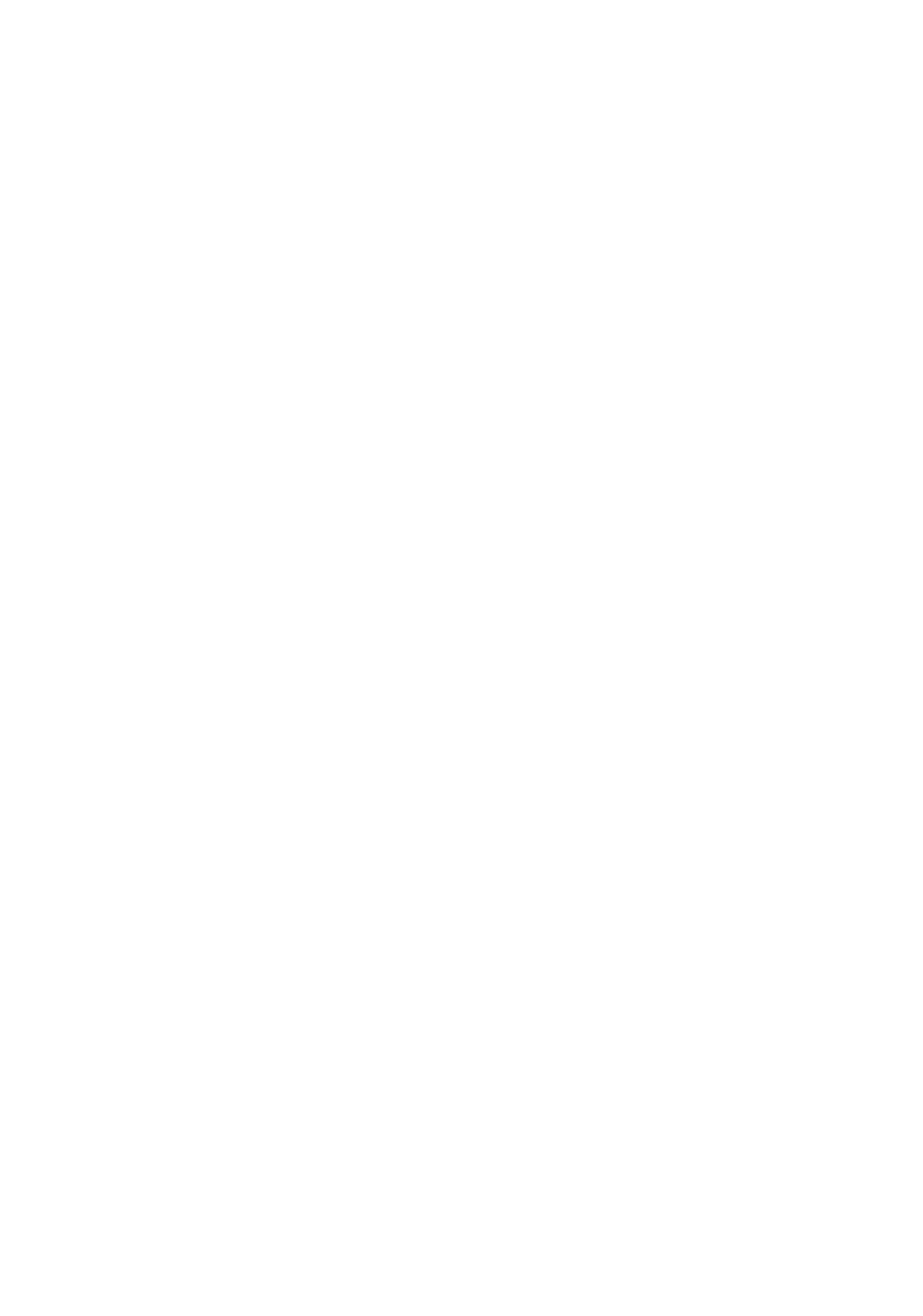Although the Yale Law Journal circulates primarily in the legal community-one of the many academies to which Bob Cover belonged—the editors offer this issue not only as a tribute to the insight and breadth of Bob Cover's legal scholarship. His writings, though tragically few, need no such remembrance. Ranging from *Justice Accused's* gaze into moral choice to *Nomos and Narrative's* account of human aspiration, Bob Cover's own voice will speak to us far into the future. Rather, the tribute strives to grasp at the wholeness of Bob Cover's life, to illustrate how his example challenged colleagues and students alike to strike out in all directions, with courage.

Yale Law School introduced many of us to Bob, but neglected to warn that time to study with or befriend him would be short. Preparation of this issue has provided a way to express the depth of our loss. We thank the contributors for exploring in their addresses and essays connections to Bob Cover that we can share.

The Yale Law Journal